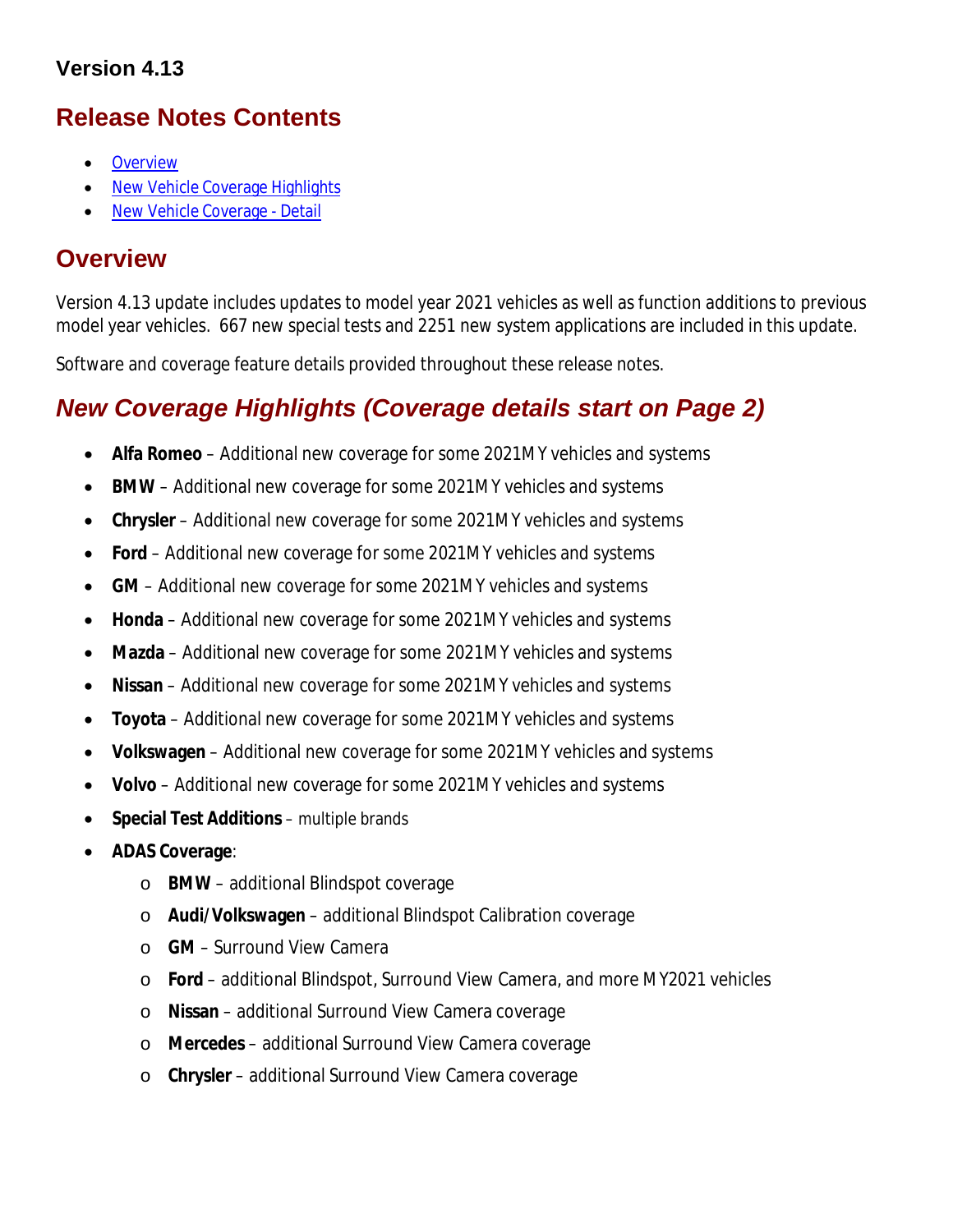# *New Coverage – USA Domestic*

### *Chrysler/Jeep Coverage*

• Added coverage for 147 new system applications

#### **18 new Adjustment type special tests including**:

Query Test, Stereo Blend, Configure IBS for Stop-Start, ECU Replacement With Value Transfer, EGR Coolant Regeneration, EGR Low Pressure Learn, Program Engine Serial Number, Program Variant Coding, RAM Active Air Box Calibration, Reset H2O Lamp, VGT Learn, VIN Lock, Activate Driver and Passenger Head Restraint, Accessory Delay, Clear CAN BUFFER Count, Clear Last VTA Trigger, Configure DRL, Restore Customer Programmable Features

#### **9 new Actuation type special tests including:**

Closed Couple Catylist Replacement, Display Start Inhibit Data, EGR Hi Pressure Motor Test, NOx Sensor Replacement, Rail Pressure Sensor Replacement, SCR Inlet Temp Sensor Replacement, Small Leak Verification Test, Adjustable Pedal Position, Mirror Puddle Lights

## *Ford Coverage*

• Added coverage for 200 new system applications

#### **5 new Adjustment type special tests including**:

Brake Booster/Steering Wheel Angle Sensor Calibration, Hydraulic Control Unit (HCU) Coil Solenoid Calibration, EPAS Configuration, Damper Cold Start Initialization, VIN Learn

#### **44 new Actuation type special tests including:**

4WD/AWD Front Axle Disconnect - High Level Strategy Commanded, 4WD/AWD Transfer Case Motor Position Request, Frequency, Next/Last (>|) Button, Left Front Defrost Output, Right Front Defrost Output, Pedal Movement, Driver Door Interior Lock/Unlock Latching Switch Status, Spotlight Mirror Output, Seat Bolster Deflate, Seat Bolster Inflate, Seat External LED, Seat Lumbar Downward, Seat Lumbar Upward, Channel A (ACM), Channel A (SDARS), Channel A Entertainment System AUX, Channel A Entertainment System INTERNAL, Channel B (ACM), Channel B (SDARS), Channel B Entertainment System AUX, Channel B Entertainment System INTERNAL, Entertainment System Primary Source, Infotainment System Power, Phone - Mono Primary Source, Phone - Phone Call, Phone - Stereo Primary Source, Phone - Stereo Secondary Source, Phone - Voice Session, Primary Audio Source, Satellite Digital Audio Receiver Primary Source, Satellite Digital Audio Receiver Secondary Source, Battery Charger Cord Lock Request, Transmission Temperature Gauge Pointer Position – Commanded, Seat Bolster Deflate, Seat Bolster Inflate, Seat External LED, Rear Differential Fluid Pump, Engine Coolant Pump Speed - Commanded, One-Touch Start Status, Rear Differential Coolant Pump Is Commanded To Pump, Hybrid/EV Wake Up – Commanded, Cabin Heater Diverter Valve, Command of diverter valve - Battery pack, Engine Coolant Bypass Valve -D- Output Status, Auxiliary Transmission Fluid Pump Commanded, Cabin Heater Diverter Valve, Command of diverter valve - Battery pack, One-Touch Start Status, Analog Height Sensor Power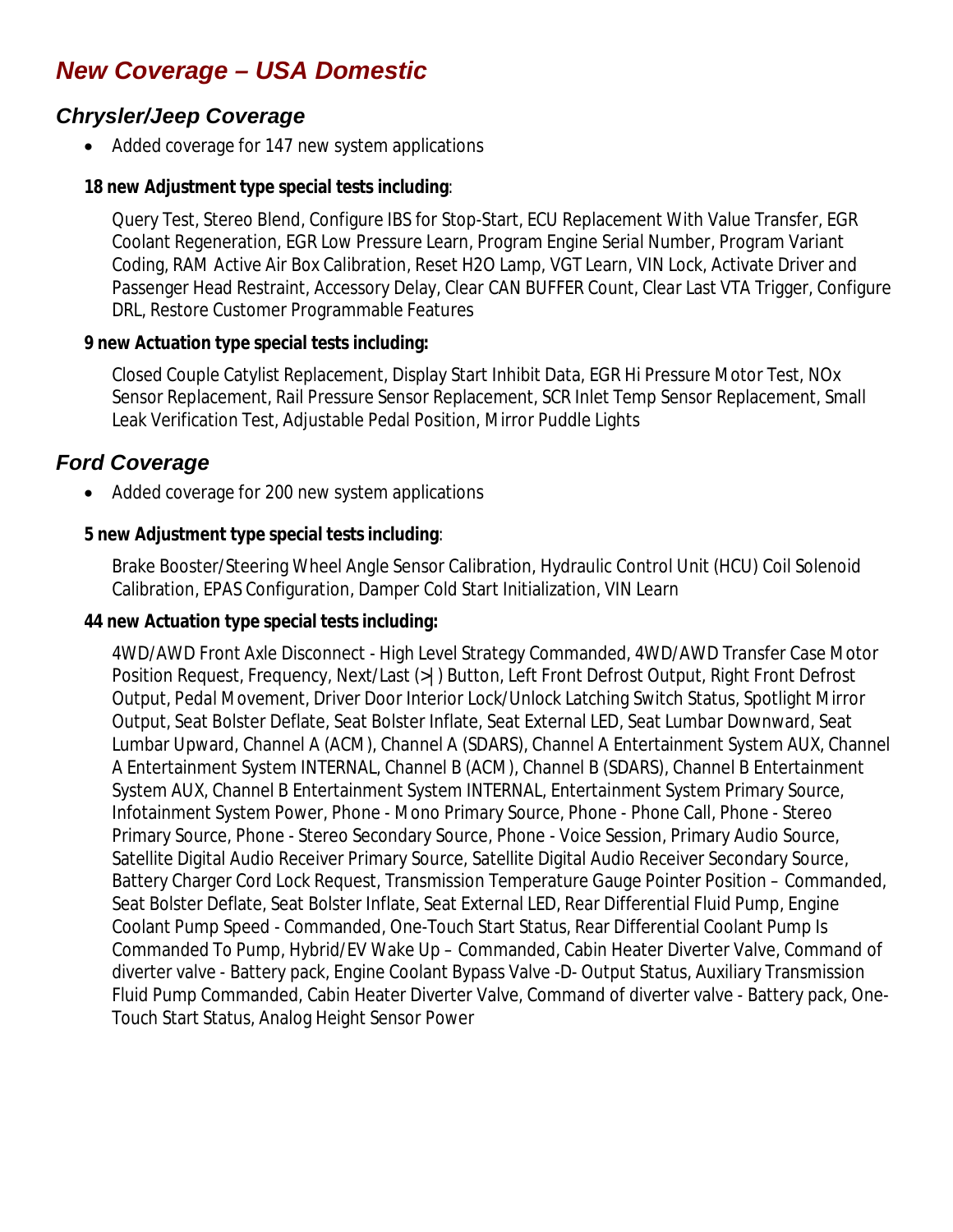# *General Motors Coverage*

• Added coverage for 2297 new system applications

### **8 new Actuation type special tests including:**

Solenoid Relay Test, BCM Replacement Information, Deactivate Brake Boost System, Rear Differential Clutch Motor Current, ABS Check, Radio Tuner AM Frequency, Radio Tuner FM Frequency, Transmission Clutch Learn Status

# *New Coverage – USA Asian*

## *Honda/Acura Coverage*

• Added coverage for 243 new system applications

## *Mazda Coverage*

• Added coverage for 43 new system applications

# *Nissan/Infiniti Coverage*

• Added coverage for 10 new system applications

### **6 new Adjustment type special tests including:**

Levelizer Adjustment, CLUTCH SENSOR RESET, Cause of Auto Cancel 2, Cause of Auto Cancel 4, Cause of Auto Cancel 6, FEB Operation Mileage

### **4 new Actuation type special tests including:**

Accelerator Pedal Actuator Test 1, Accelerator Pedal Actuator Test 2, ADAS Buzzer 2, Switch Lamp

# *Toyota/Lexus Coverage*

• Added coverage for 98 new system applications

# *New Coverage – USA European*

### *Alpha Romeo Coverage*

• Added coverage for 34 new system applications

### **1 new Adjustment type special test**:

VIN Lock

### *Audi Coverage*

### **221 new Actuation type special tests including:**

ESP-Data (Brake), ESP-Data (Variants), Pump For All Wheel Drive Electronic Voltage Value, Airflow Valve Ctrl Hyb Batterie Airflow Valve Target Position, Charging Cur DC DC Converter Ctrl Val Set Charging Cur DCDC, Accumulator Activation Test Control Value Moving Volume, Accumulator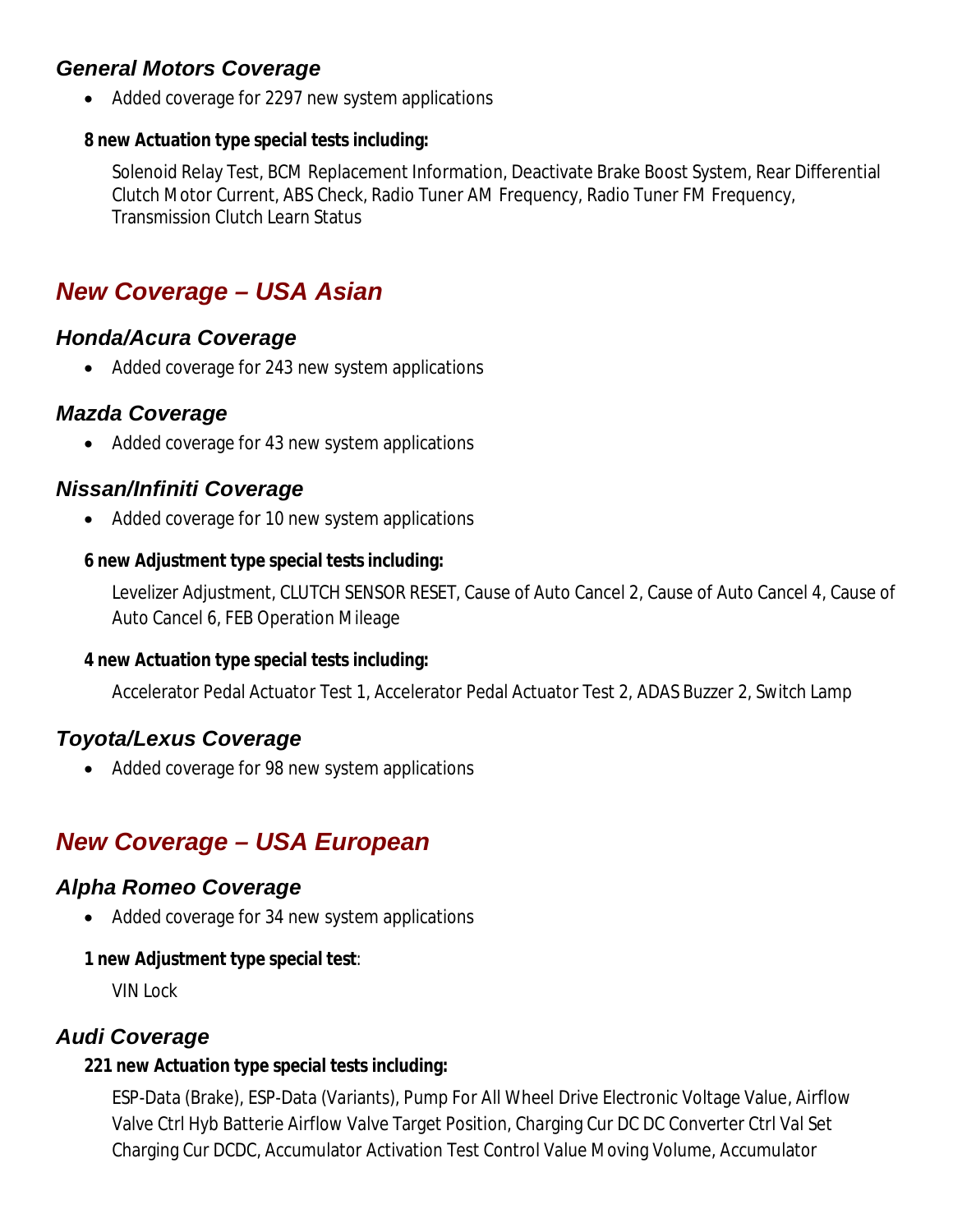Activation Test Control Value Piston Speed, Accumulator Activation Test Control Value Smart Actuator Speed, Brake Activation Test Control Value Control Input Rod Distance, Brake Activation Test Control Value Input Rod Speed, Brake Activation Test Control Value Speed ??Input Rod, Dr Warning Disp Brake Booster Ctrl Value Advice Text Message, Dr Warning Disp Brake Booster Ctrl Value Brake Sys Warning Lamp, Dr Warning Disp Brake Booster Ctrl Value Warning Text Message, Driver Warning Display Brake Booster Ctrl Value OBD Status Lamp, Actuation Ifl Valve, Actuation Ifr Valve, Actuation Lpf1 Valve, Actuation Lpf2 Valve, Actuation Mci1 Valve, Actuation Mci2 Valve, Actuation Ofl Valve, Actuation Ofr Valve, Actuation Pump, Actuation Rl Emb (2), Actuation Rl Emb, Actuation Rr Emb (2), Actuation Rr Emb, Actuation Vacuum Pump1, Actuation Vacuum Pump2, Actuatoric Test Actuationtime, Actuatoric Test Delaytime, Countersteering Check Control Value Torgue Control, Dynamic Test Actuationtime, Dynamic Test Watingtime, Electronic Stability Program (ESP), Hill Hold Control (HHC), Parking Brk Mot Lt Closing Stepwise PK Brk Mot Lt Closing Stepw, Parking Brk Mot Rt Closing Stepwise PK Brk Mot Rt Closing Stepw, Parking Brk Motors Closing Stepwise PK Brk Motors Closing Stepw, Wheel Speed Sensor Test Executiontime, Aerial For Entry And Start Authorisation Left Diag Ctrl Value, Aerial For Entry And Start Authorisation Right Diag Ctrl Value, Close Sliding Roof Signal, Contact Sensors For Exterior Door Handle Diagnosis Ctrl Value, Interior Aerial 1 For Entry And Start System Diag Ctrl Value, Interior Aerial 2 For Entry And Start System Diag Ctrl Value, Interior Door Handle Illumination, Interior Monitoring System Indicator Lamp, Interior Monitoring Vehicle Type, Lug Compartment Aerial For Entry And Strt Sys Diag Ctrl Value, Output 22 For Exterior Lighting Test Control Value, Output 23 For Exterior Lighting Test Control Value, Outside Warning Light/Door Exit Light Rear Right, Rear Left Lock Motor, Rear Right Lock Motor, Rear Windshield Unlocking Control Circuit, Vehicle Inclination Sensor Indicator Lamp, Actuator Test LED Bar Control Value Frequency, Auto-Lock/Unlock for Rear Lid, Ceiling Light Module Int And Reading Lights Test Ctrl Value, Close Sliding Roof Signal, Comp For Multi Contour St Psgr Sd Actuation Tst Ctrl Value, Compressor For Multi Contour St Dr Sd Actuation Test Ctrl Value, Contour Lighting Of Multimedia System Op Unit Test Ctrl Value, Control Motor For Air Dist Rear Left Test Ctrl Value On Off, Control Motor For Air Dist Rear Right Test Ctrl Value On Off, Convenience And Dr Assist Op Unit 2 Lvl Ind Lmp Test Ctrl Value, Cornering Light: Dimming Duration (Activation), Cornering Light: Dimming Duration (Deactivation), Cornering Light: Maximum Activation, Front Washer Pump Ctrl Unit Heat Wiper Arms Test Control Value, Front Wiper Service Mode/Position, Front Wiper Tear Wiping, Illumination Operating And Display Unit Test Ctrl Value On Off, Ind Lamp For Start Stop Operation Or Elec Dr Test Ctrl Value, Ioniser Test Control Value, Left Window Defroster Flap Positioning Motor Ctrl Value On Off, Lt B-Pillar And Footwell Shut Off Flap Motor Ctrl Value On Off, Lt Footwell Temperature Flap Positioning Mot Ctrl Value On Off, Multi Contour Seat Driver Side System Function Test Ctrl Value, Multi Contour Seat Passenger Side System Fun Test Ctrl Value, Op And Disp Units For Air Conditioning Speaker Test Ctrl Value, Rear Air Recirculation Flap Positioning Motor Ctrl Value On Off, Rear Left Temperature Flap Positioning Motor Ctrl Value On Off, Rear Right Temperature Flap Positioning Motor Ctrl Value On Off, Right B-Pillar And Footwell Shut Off Flap Mot Ctrl Value On Off, Right Window Defroster Flap Positioning Motor Ctrl Value On Off, Rt Footwell Temperature Flap Positioning Mot Ctrl Value On Off, Sliding Roof Function Request Disable, Static Headlight Range Control Test Control Value, Sup V 2 For Ctrl Motors Of Air Condition Test Control Value, Sup Voltage For Ctrl Motors Of Air Condition Test Control Value, Visual Comfort Operation/Closing Confirmation, Damper Valve Current Front Left Control Value Current, Damper Valve Current Front Right Control Value Current, Damper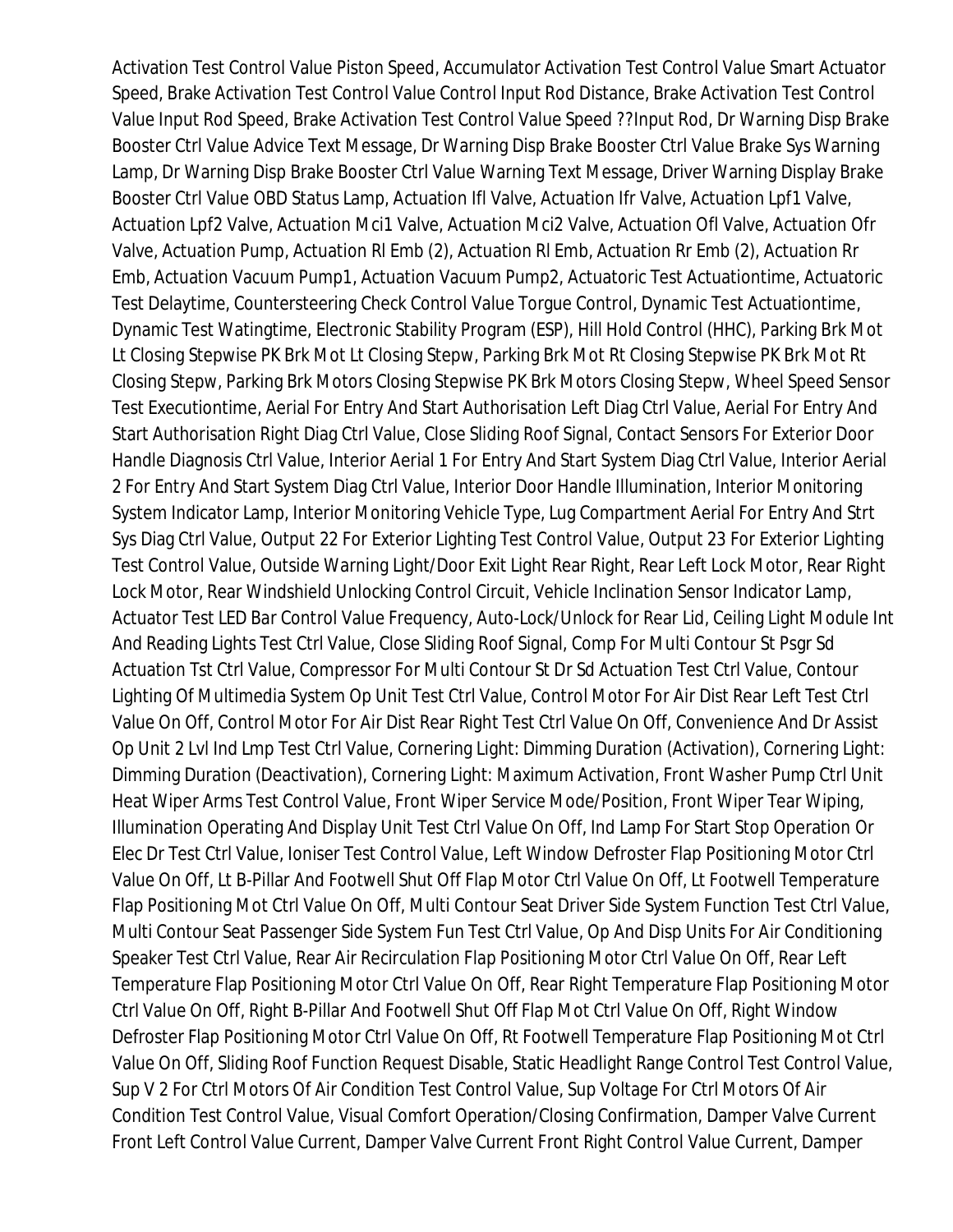Valve Current Rear Left Control Value Current, Damper Valve Current Rear Right Control Value Current, Air Condition Compressor Activation Setpoint, Air Distribution Flap Front Control Motor Footwell Setpoint, Blower Activation tension, Compressor Run-In/Cooling Check, Fresh Air Blower Rear Tension, Heated Seat Level 2 to 1 Reduction Time, Heated Seat Level 3 to 2 Reduction Time, Heated Seat Thumb Wheel Temp Setting 2, Heated Seat Thumb Wheel Temp Setting 3, Indirect Ventilation Flap Motor Setpoint, Refrigerant Shut Off Valves Dynmc Tst Comp Pow Lim 1, Analog Indicators, Control lamp For dual-circuit and handbrake system, Instrument Cluster Lamp Test, Kontrollleuchte Fur Feststellbremse, Pilot lamp for pre-glow time, Special Function II, Switch and Instrument Lighting, Tank Characteristic (Fuel Level Sensor 3), Tank Characteristic (Fuel Level Sensor 4), Internal Blower Control Control Value On Off, Mirror Folding (In) Motors, Mirror Folding (Out) Motors, Idle Speed Adjustment Adjustment Value Idle Speed, Idle Speed Adjustment Nmot Sb Q10 8 Bits Calibration Data, ldle speed, AGW Test Control Value Blink Frequency, Req 48V V Converter Tst Ctrl Val Set Pnt V, Req Hi V Converter Tst Ctrl Val Set Pnt V, Req Starter Gen Tst Ctrl Val excitation current limit, Req Starter Gen Tst Ctrl Val Generator Set Voltage, Requested Alternator Test Control Value generator set voltage, Dimming Lt Static Cornering Lighting Ctrl Value Dimming Target, Dimming Rt Static Cornering Lighting Ctrl Value Dimming Target, Light Dist Left Headlamp Ctrl Value Light Distribution Target, Light Dist Right Headlamp Ctrl Value Light Distribution Target, Move Lt Headlamp Horizontally Ctrl Val Horizontal Tar Position, Move Lt Headlamp Vertically In Mm Dev Vert Positon, Move Rt Headlamp Horizontally Ctrl Val Horizontal Tar Position, Move Rt Headlamp Vertically In Mm Dev Vert Positon, Remote Frequency Selection AM Frequency AM, Remote Frequency Selection DAB Band III Frequency DAB Band 3, Remote Frequency Selection DAB Band L Frequency DAB L Band, Remote Frequency Selection FM Frequency FM, Act St Vent Rr Lt Tst Ctrl Val Rr Lt St Bkrst Fan 1, Act St Vent Rr Lt Tst Ctrl Val Rr Lt St Cushion Fan 1, Act St Vent Rr Rt Tst Ctrl Val Rr Rt St Bkrst Fan 1, Act St Vent Rr

### *BMW/Mini Coverage*

• Added coverage for 218 new system applications

### **8 new Adjustment type special tests including**:

Activate/Stop/Status DSC Bleeding(Prepare), Calibration Run of the Flap Motors, Reset Cooling Media Compressor Gen. 2.0, Initialization of Soft Top, Delete the personal profile, Clearing Adaptation Values, Reset Learned CAN Message, Reset Rear Axis and Learned Can Message

### **27 new Actuation type special tests including:**

Blower at 80%, Control Flap Motor Addressing - Emergency Activation, Control Flap Motor Addressing - Emergency Run Limit Position, Defroster Flap 100%, Defroster Flap at 0%, Footwell Flap, Rear Left, at 0%, Footwell Flap, Rear Left, at 100%, Footwell Flap, Rear Right, at 0%, Footwell Flap, Rear Right, at 100%, Fresh Air and Recirculated Air Flap at 0%, IHKA Indicator Lights, Insulation Test of Cooling Media Compressor - Active High-Side, Insulation Test of Cooling Media Compressor - Active Low-Side, Mixed Air Flaps at 0%, Mixed Air Flaps at 100%, Set Front Footwell Flaps to 0%, Set Front Footwell Flaps to 100%, Set Front Stratification Flaps to 0%, Set Front Stratification Flaps to 100%, Set the Running-in Protection for Air-condition Compressor, Speed Cooling Media Compressor, Stratification Flap, Rear Left, at 0%, Stratification Flap, Rear Left, at 100%, Stratification Flap, Rear Right, at 0%, Stratification Flap, Rear Right, at 100%, BDC Terminal\_15 (de-)activation, Lock and Enable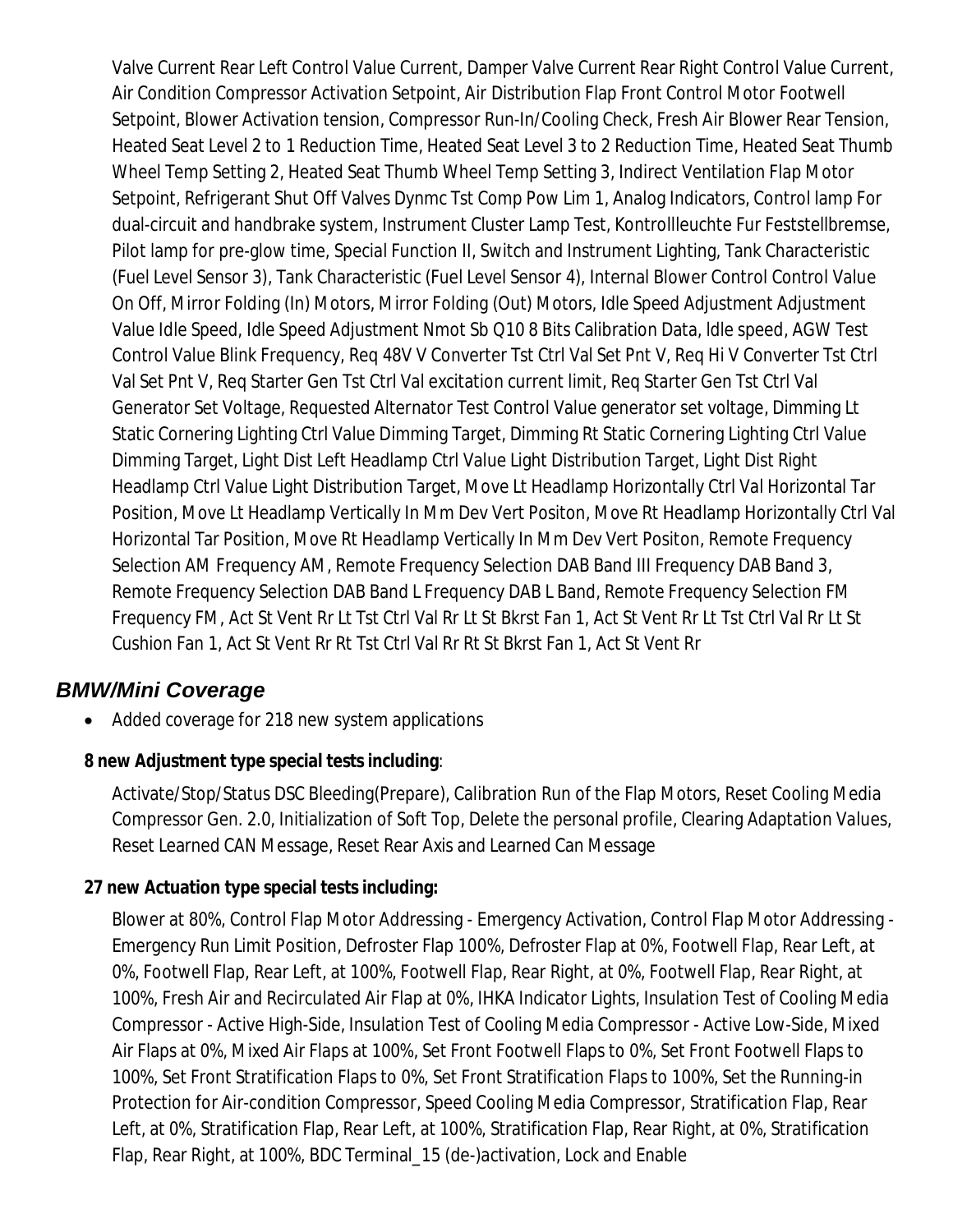# *Fiat Coverage*

### **1 new Adjustment type special test**:

VIN Lock

### **1 new Actuation type special tests including:**

Small Leak Verification Test

## *Mercedes Benz Coverage*

### **2 new Adjustment type special test**:

Resetting The Operating Hours Counter, Tourist Mode Adaptation

### **4 new Actuation type special tests including:**

Curve Lighting Of The Left And Right Headlamps, Headlamp Range Adjt (HRA/LWR) Of The Left And Right Headlamps, Left And Right Cornering Lamp, Light Distribution Of The Left And Right Headlamps

## *Volkswagen Coverage*

Added coverage for 47 new system applications

### **69 new Adjustment type special tests including:**

Occupant Detect System, Remote Control Learning, Undervoltage Heater Turn-Off, Basic Setting - Calibrate All Wheel Drive Clutch Pump, Basic Setting - Resetting All Adaptations Values, Camera Calibration: Camera Height (Step #0), Camera Calibration: Con?rmation (Step #3), Camera Calibration: Distance to Rear Axle Wheelbase (Step #2), Camera Calibration: Distance to Surface (Step #1), 03 - Adaptation -J104- with Trailer Stabilization, Actuation Time To Open Rear Lid With Remote Control, Anti-theft Alarm Vehicle Inclination Sensor, Anti-theft System Interior Monitoring, Rear Roof Shades Basic Setting, Rear Sliding Roof Basic Setting, Roof Shades Basic Setting, Sliding Roof Basic Setting, Coming-Home Time, Garage Door Opener Control Module, Headlight Adjustment, Leaving-Home Time, Power Adjustable Steering Column Control Module Basic Setting, A/C Comfort Parameter For Start/Stop Function, Adaptation - After Heating Time Of Auxiliary Heater, Adaptation - Compressor Activation In Efficiency Mode, Application Characteristics, Blower Voltage With Voice Control, Compressor Run-In/Air Conditioning, Flap Motors Address Lookup/Initiation, Vehicle Not Cooling, Vehicle Not Heating, Dynamometer Mode, Electro Magnetic Tolerance Mode Of Actuator Motors, Unrestricted Addressing Of Actuator Motors, Mileage Since Service, Soot Entry, Thermal Load, Basic Setting Rear Lid, Adaptation Of Radiator Shutter, Adaptation Of Transmission Neutral Position Sensor, Adapting/Setting Turbocharger, Coming-Home Time, Desulphurisation Nox Storage Catalyst Bank 1, Diesel Particle Filter (DPF) Service Regeneration, Dynamic Start of Injection Adjustment, Leaving-Home Time, NOX Sensor Offset, Nox Storage Catalyst Bank 1, Timing Chain Lengthening Reset After Replacing Chain, ECU Replacement With Value Transfer, EGR Coolant Regeneration, Program Variant Coding, VGT Learn, Basic Setting - Head Light Adjustment, Mileage Since Service, Soot Entry, Thermal Load, Activate Driver and Passenger Head Restraint, Select Characteristics Curve, Adaptation Steering Wheel Heater, Steering Assistance Level Adjustment, Accesssory Delay, Clear CAN BUFFER Count, Clear Last VTA Trigger, Configure DRL, Restore Customer Programmable Features, Coming-Home Time, Gear Selecter Adaptation, Hydraulic System Bleed, Hydraulic System Release Pressure, Kiss Point Basic Setting, Reset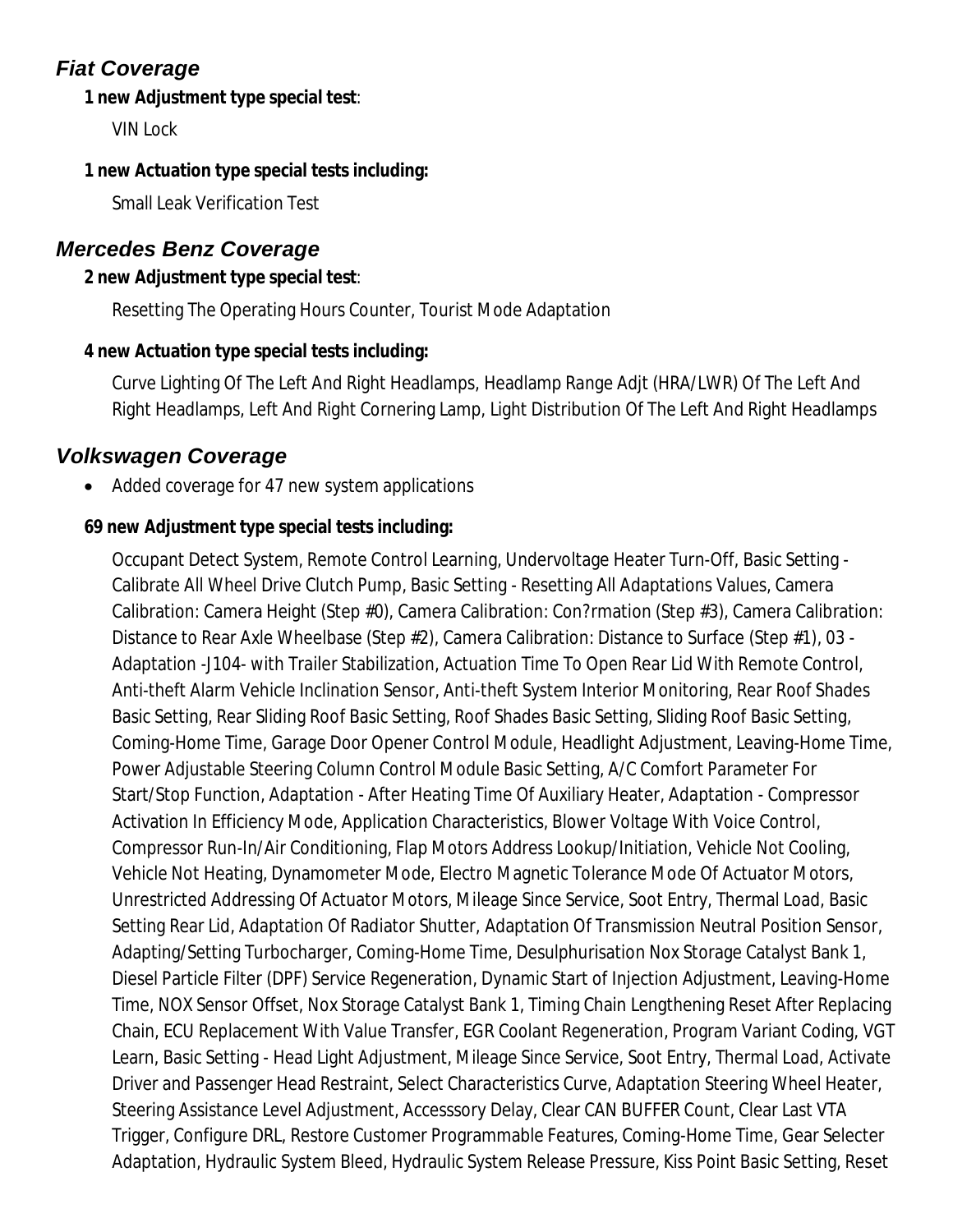Clutch Wear, Selector Lever Basic Setting, Adaptive Damping System Basic Setting, Vehicle Height Learning

### **215 new Actuation type special tests including:**

ESP-Data (Brake), ESP-Data (Variants), Pump For All Wheel Drive Electronic Voltage Value, Airflow Valve Ctrl Hyb Batterie Airflow Valve Target Position, Charging Cur DC DC Converter Ctrl Val Set Charging Cur DCDC, Accumulator Activation Test Control Value Moving Volume, Accumulator Activation Test Control Value Piston Speed, Accumulator Activation Test Control Value Smart Actuator Speed, Brake Activation Test Control Value Control Input Rod Distance, Brake Activation Test Control Value Input Rod Speed, Brake Activation Test Control Value Speed ??Input Rod, Dr Warning Disp Brake Booster Ctrl Value Advice Text Message, Dr Warning Disp Brake Booster Ctrl Value Brake Sys Warning Lamp, Dr Warning Disp Brake Booster Ctrl Value Warning Text Message, Driver Warning Display Brake Booster Ctrl Value OBD Status Lamp, Actuation Ifl Valve, Actuation Ifr Valve, Actuation Lpf1 Valve, Actuation Lpf2 Valve, Actuation Mci1 Valve, Actuation Mci2 Valve, Actuation Ofl Valve, Actuation Ofr Valve, Actuation Pump, Actuation Rl Emb (2), Actuation Rl Emb, Actuation Rr Emb (2), Actuation Rr Emb, Actuation Vacuum Pump1, Actuation Vacuum Pump2, Actuatoric Test Actuationtime, Actuatoric Test Delaytime, Countersteering Check Control Value Torgue Control, Dynamic Test Actuationtime, Dynamic Test Watingtime, Electronic Stability Program (ESP), Hill Hold Control (HHC), Parking Brk Mot Lt Closing Stepwise PK Brk Mot Lt Closing Stepw, Parking Brk Mot Rt Closing Stepwise PK Brk Mot Rt Closing Stepw, Parking Brk Motors Closing Stepwise PK Brk Motors Closing Stepw, Wheel Speed Sensor Test Executiontime, Aerial For Entry And Start Authorisation Left Diag Ctrl Value, Aerial For Entry And Start Authorisation Right Diag Ctrl Value, Close Sliding Roof Signal, Contact Sensors For Exterior Door Handle Diagnosis Ctrl Value, Interior Aerial 1 For Entry And Start System Diag Ctrl Value, Interior Aerial 2 For Entry And Start System Diag Ctrl Value, Interior Door Handle Illumination, Interior Monitoring System Indicator Lamp, Interior Monitoring Vehicle Type, Lug Compartment Aerial For Entry And Strt Sys Diag Ctrl Value, Output 22 For Exterior Lighting Test Control Value, Output 23 For Exterior Lighting Test Control Value, Outside Warning Light/Door Exit Light Rear Right, Rear Left Lock Motor, Rear Right Lock Motor, Rear Windshield Unlocking Control Circuit, Vehicle Inclination Sensor Indicator Lamp, Actuator Test LED Bar Control Value Frequency, Auto-Lock/Unlock for Rear Lid, Ceiling Light Module Int And Reading Lights Test Ctrl Value, Close Sliding Roof Signal, Comp For Multi Contour St Psgr Sd Actuation Tst Ctrl Value, Compressor For Multi Contour St Dr Sd Actuation Test Ctrl Value, Contour Lighting Of Multimedia System Op Unit Test Ctrl Value, Control Motor For Air Dist Rear Left Test Ctrl Value On Off, Control Motor For Air Dist Rear Right Test Ctrl Value On Off, Convenience And Dr Assist Op Unit 2 Lvl Ind Lmp Test Ctrl Value, Cornering Light: Dimming Duration (Activation), Cornering Light: Dimming Duration (Deactivation), Cornering Light: Maximum Activation, Front Washer Pump Ctrl Unit Heat Wiper Arms Test Control Value, Front Wiper Service Mode/Position, Front Wiper Tear Wiping, Illumination Operating And Display Unit Test Ctrl Value On Off, Ind Lamp For Start Stop Operation Or Elec Dr Test Ctrl Value, Ioniser Test Control Value, Left Window Defroster Flap Positioning Motor Ctrl Value On Off, Lt B-Pillar And Footwell Shut Off Flap Motor Ctrl Value On Off, Lt Footwell Temperature Flap Positioning Mot Ctrl Value On Off, Multi Contour Seat Driver Side System Function Test Ctrl Value, Multi Contour Seat Passenger Side System Fun Test Ctrl Value, Op And Disp Units For Air Conditioning Speaker Test Ctrl Value, Rear Air Recirculation Flap Positioning Motor Ctrl Value On Off, Rear Left Temperature Flap Positioning Motor Ctrl Value On Off, Rear Right Temperature Flap Positioning Motor